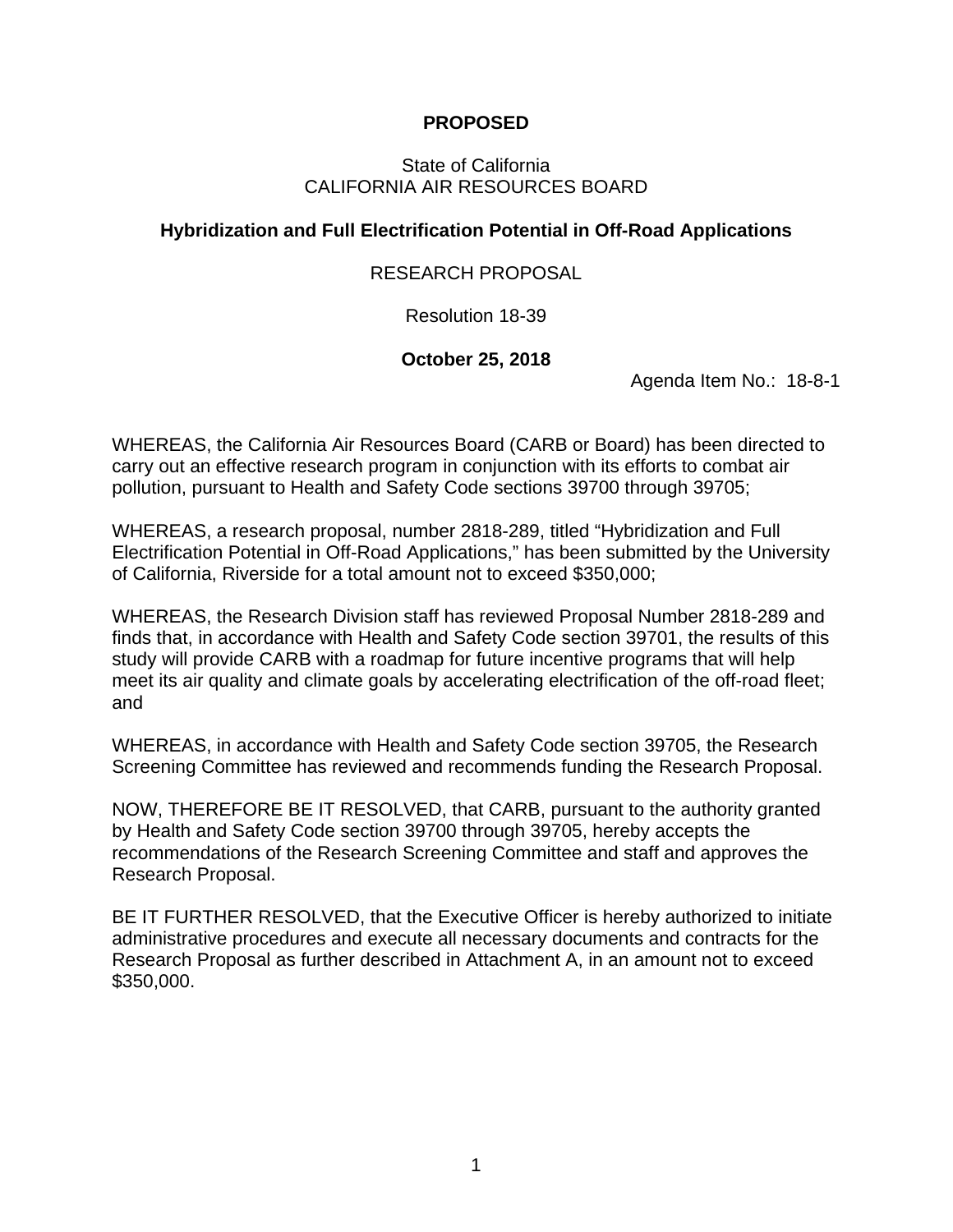### **Resolution 18-39**

October 25, 2018

### **Identification of Attachments to Board Resolution 18-39**

**Attachment A:** "Hybridization and Full Electrification Potential in Off-Road Applications" Summary and Budget Summary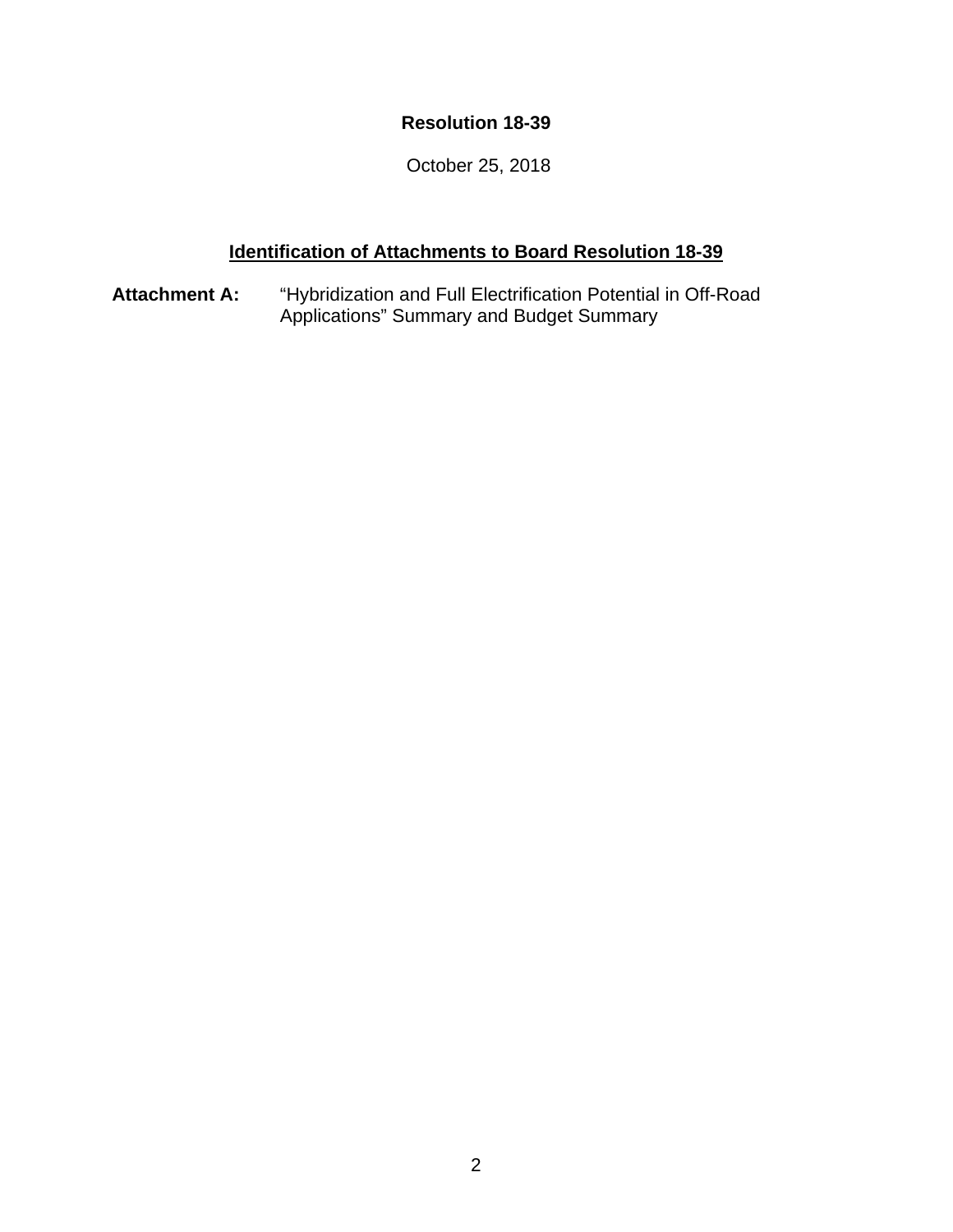## **ATTACHMENT A**

#### **"Hybridization and Full Electrification Potential in Off-Road Applications"**

#### **Background**

California has set ambitious goals to reduce greenhouse gas (GHG) emissions as defined in Assembly Bill (AB) 32 and to achieve air quality goals by meeting National Ambient Air Quality Standards. The goals will be achieved using a mixture of regulatory strategies and incentives. As a significant source of GHG and criteria pollutants, the offroad sector is an important target for emissions reductions. However, off-road equipment has a wide variety of applications, engine sizes and configurations, making it a challenge to characterize their operations, energy demands, and duty cycles. Additionally, engine and equipment manufacturers vary in their size and market share, and smaller businesses may be significantly impacted by new emissions regulations. In order to design incentive programs or regulations that will move this sector toward a cleaner and more sustainable future, a comprehensive study is needed to determine both the technological and economic feasibility of hybridizing or fully electrifying off-road equipment. For the technological considerations, the activity and load factors of typical off-road equipment need to be characterized and understood. Additionally, new infrastructure requirements and solutions should be considered in the feasibility analysis. This will help determine what GHG and criteria pollutant reductions could be achieved and whether currently available technology can be implemented to replace fossil fuel engines in the various equipment types and vocations. A cost-benefit analysis will need to examine the cost of new hybridized or electrified equipment, supporting infrastructure, and whether these new technologies incur additional or reduced operational expenses.

### **Objective**

The objective of this study is to propose previously unexplored pathways for hybridization and electrification in off-road equipment that maximize climate and air quality benefits while remaining both technically and economically viable.

#### **Methods**

The contractor shall examine the current off-road equipment inventory and perform a market share analysis to determine which sectors emit a significant fraction of GHGs and criteria pollutants. The contractor will perform an electrification/hybridization feasibility analysis by identifying applications are well on their way toward electrification and determine what factors lead to electrification. The contractor will use extensive offroad activity and emissions data to determine the representativeness of standard duty cycles or create new duty cycles if needed. This information will help them parse the energy demands of different off-road applications. They will input the duty cycles and power demands into a powertrain model modified to consider the unique demands of off-road equipment to determine whether available battery technology could feasibly power these vehicles. They will create model solutions for three to five specific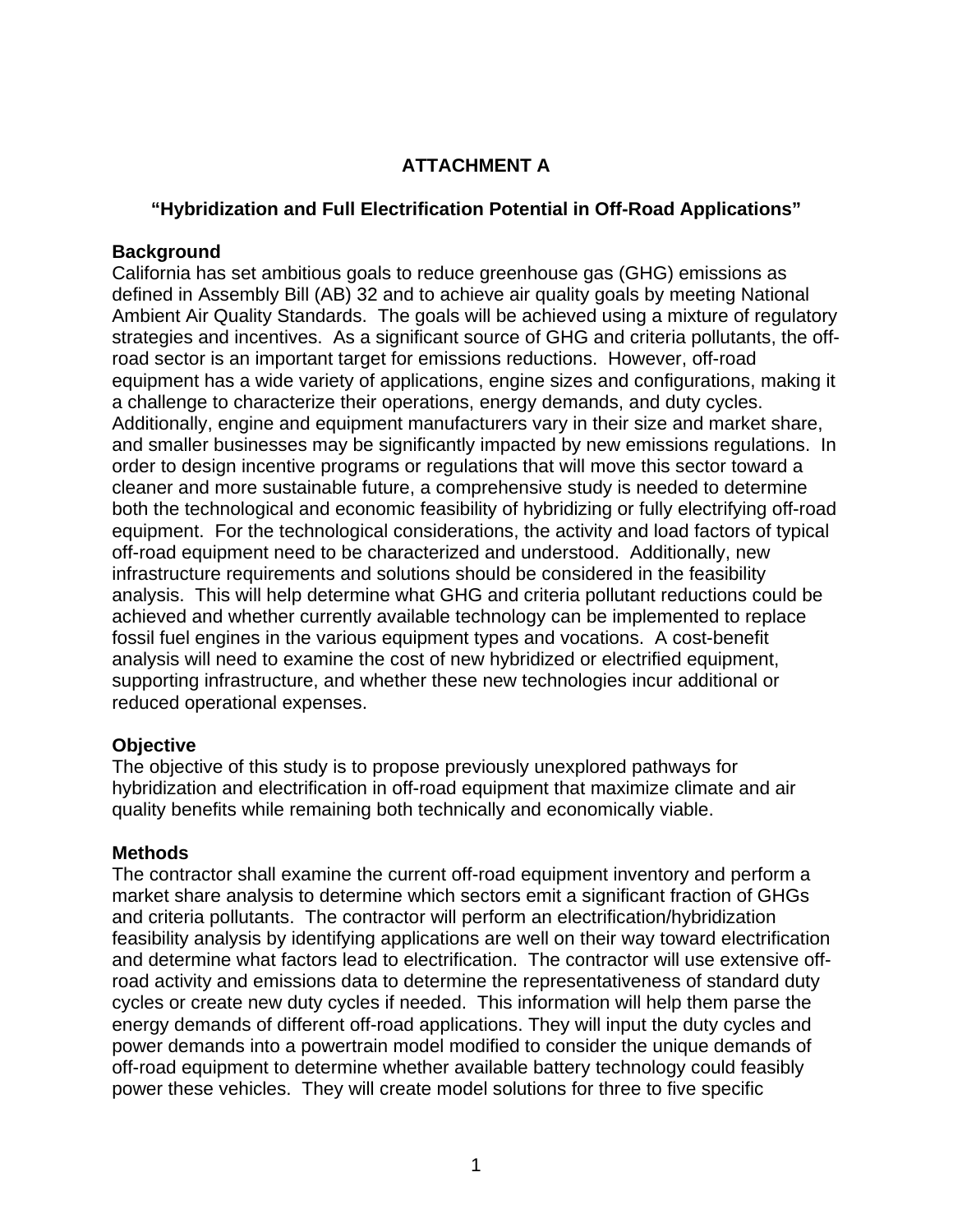applications and determine the feasibility of electrifying or hybridizing these applications. The applications chosen for the simulations should be those that represent sectors responsible for significant emissions in the state. They will perform a cost/benefit analysis and examine existing incentive and regulatory programs. They will examine the mechanics of these programs and their value for sustained fleet turnover and GHG as well as criteria pollutant emissions reductions. They will estimate the costs of electrifying the equipment recommended from the simulation portion and calculate the emissions benefits of both GHG and criteria pollutant emissions.

#### **Expected Results**

The current proposal prioritizes the technological feasibility of electrifying off-road applications while maximizing emissions reduction. It is expected that this will lead to the most effective incentive program with the most favorable cost/benefit in terms of reducing emissions within the state. The results of this project will provide CARB with a roadmap for future incentive programs to promote further electrification of off-road equipment that will help meet air quality and climate goals.

#### **Significance to the Board**

CARB has set ambitious goals to improve air quality and meet climate goals. The off-road sector is projected to be one of the largest sources of nitrogen oxides within the state in the future and a significant source of GHGs, thus incentivizing off-road electrification will help to achieve these climate goals and improve air quality.

#### **Contractor:**

University of California, Riverside

**Contract Period:** 24 months

#### **Principal Investigators (PIs):**

Kanok Boriboonsomsin, Ph.D., P.E. and Guoyuan Wu, Ph.D.

**Contract Amount:** \$350,000

#### **Basis for Indirect Cost Rate:**

The State and University of California, Riverside, have agreed to a twenty-five percent indirect cost rate.

#### **Past Experience with this Principal Investigator:**

Dr. Kanok Boriboomsomsin, is an associate research engineer at CE-CERT, University of California, Riverside. He has worked with CARB on two prior research contracts including the 90 Vocation Truck Study (13-301) and Tractor-Trailer Aero Study (14-302) with very satisfactory results. His work on both of these studies makes him highly qualified to work on this project, and he will utilize previously developed data analysis tools and activity data to create a high-quality final product. Dr. Boriboomsomsin holds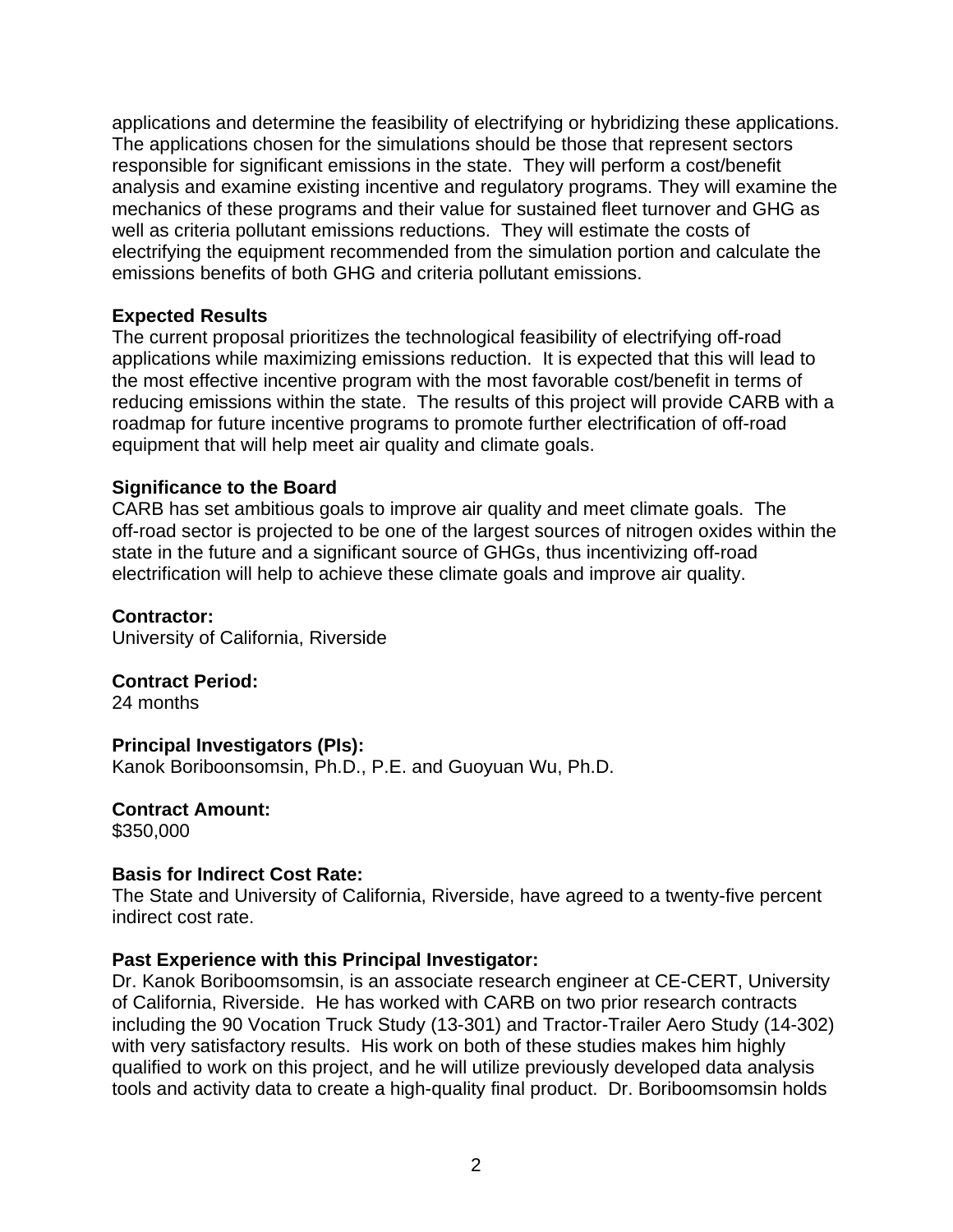a Ph.D. in Transportation Engineering from the University of Mississippi. He has published a comprehensive body of work relating to activity data collection and analysis and emissions from light, heavy and off-road vehicles.

## **Prior Research Division Funding to the University of California, Riverside:**

| Year                | 2017      | 2016      | 2015 |
|---------------------|-----------|-----------|------|
| $\parallel$ Funding | \$450,818 | \$500,000 | \$   |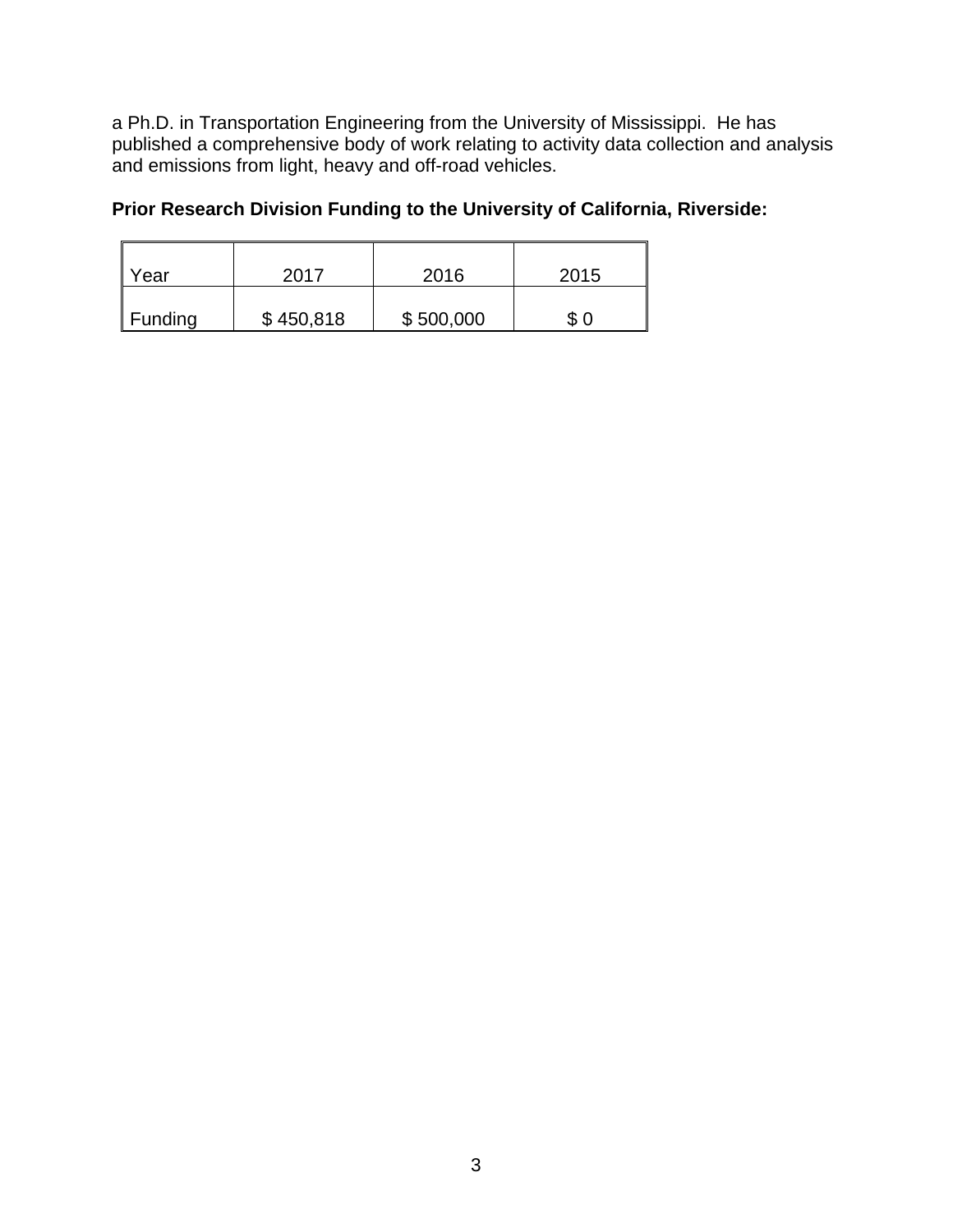# **B U D G E T S U M M A R Y**

Contractor: University of California, Riverside

Hybridization and Full Electrification Potential in Off-Road Applications

|     | DIRECT COSTS AND BENEFITS          |              |         |                      |
|-----|------------------------------------|--------------|---------|----------------------|
| 1.  | Labor and Employee Fringe Benefits | \$           | 196,259 |                      |
| 2.  | Subcontractors                     | \$           | 49,181  |                      |
| 3.  | Equipment                          | \$           | O       |                      |
| 4.  | <b>Travel and Subsistence</b>      | \$\$\$\$\$\$ | 850     |                      |
| 5.  | <b>Electronic Data Processing</b>  |              | 0       |                      |
| 6.  | Reproduction/Publication           |              | O       |                      |
| 7.  | Mail and Phone                     |              |         |                      |
| 8.  | <b>Supplies</b>                    |              | 4,042   |                      |
| 9.  | Analyses                           |              | O       |                      |
| 10. | <b>Miscellaneous</b>               | \$           | 50,811  |                      |
|     | <b>Total Direct Costs</b>          |              |         | \$<br>301,143        |
|     | <b>INDIRECT COSTS</b>              |              |         |                      |
| 1.  | Indirect (F&A) Costs               | \$           | 48,857  |                      |
|     | <b>Total Indirect Costs</b>        |              |         | \$<br>48,857         |
|     | <b>TOTAL PROJECT COSTS</b>         |              |         | \$<br><u>350,000</u> |